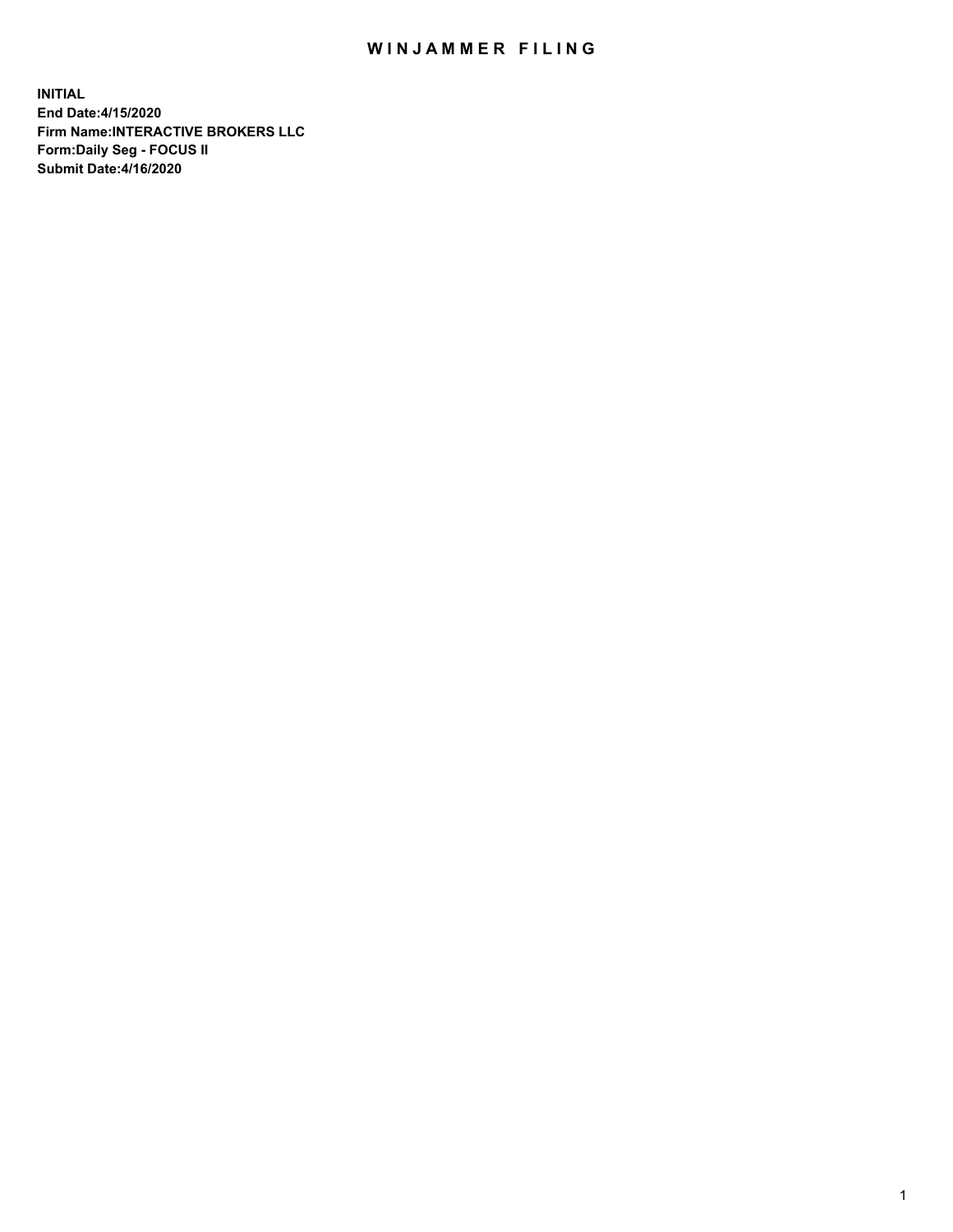**INITIAL End Date:4/15/2020 Firm Name:INTERACTIVE BROKERS LLC Form:Daily Seg - FOCUS II Submit Date:4/16/2020 Daily Segregation - Cover Page**

| Name of Company                                                                                                                                                                                                                                                                                                               | <b>INTERACTIVE BROKERS LLC</b>                                                   |  |
|-------------------------------------------------------------------------------------------------------------------------------------------------------------------------------------------------------------------------------------------------------------------------------------------------------------------------------|----------------------------------------------------------------------------------|--|
| <b>Contact Name</b>                                                                                                                                                                                                                                                                                                           | James Menicucci                                                                  |  |
| <b>Contact Phone Number</b>                                                                                                                                                                                                                                                                                                   | 203-618-8085                                                                     |  |
| <b>Contact Email Address</b>                                                                                                                                                                                                                                                                                                  | jmenicucci@interactivebrokers.c<br>om                                            |  |
| FCM's Customer Segregated Funds Residual Interest Target (choose one):<br>a. Minimum dollar amount: ; or<br>b. Minimum percentage of customer segregated funds required:% ; or<br>c. Dollar amount range between: and; or<br>d. Percentage range of customer segregated funds required between:% and%.                        | <u>0</u><br>$\overline{\mathbf{0}}$<br>155,000,000 245,000,000<br>0 <sub>0</sub> |  |
| FCM's Customer Secured Amount Funds Residual Interest Target (choose one):<br>a. Minimum dollar amount: ; or<br>b. Minimum percentage of customer secured funds required:%; or<br>c. Dollar amount range between: and; or<br>d. Percentage range of customer secured funds required between:% and%.                           | <u>0</u><br>$\overline{\mathbf{0}}$<br>80,000,000 120,000,000<br>0 <sub>0</sub>  |  |
| FCM's Cleared Swaps Customer Collateral Residual Interest Target (choose one):<br>a. Minimum dollar amount: ; or<br>b. Minimum percentage of cleared swaps customer collateral required:%; or<br>c. Dollar amount range between: and; or<br>d. Percentage range of cleared swaps customer collateral required between:% and%. | <u>0</u><br>$\underline{\mathbf{0}}$<br>0 <sub>0</sub><br>0 <sub>0</sub>         |  |

Attach supporting documents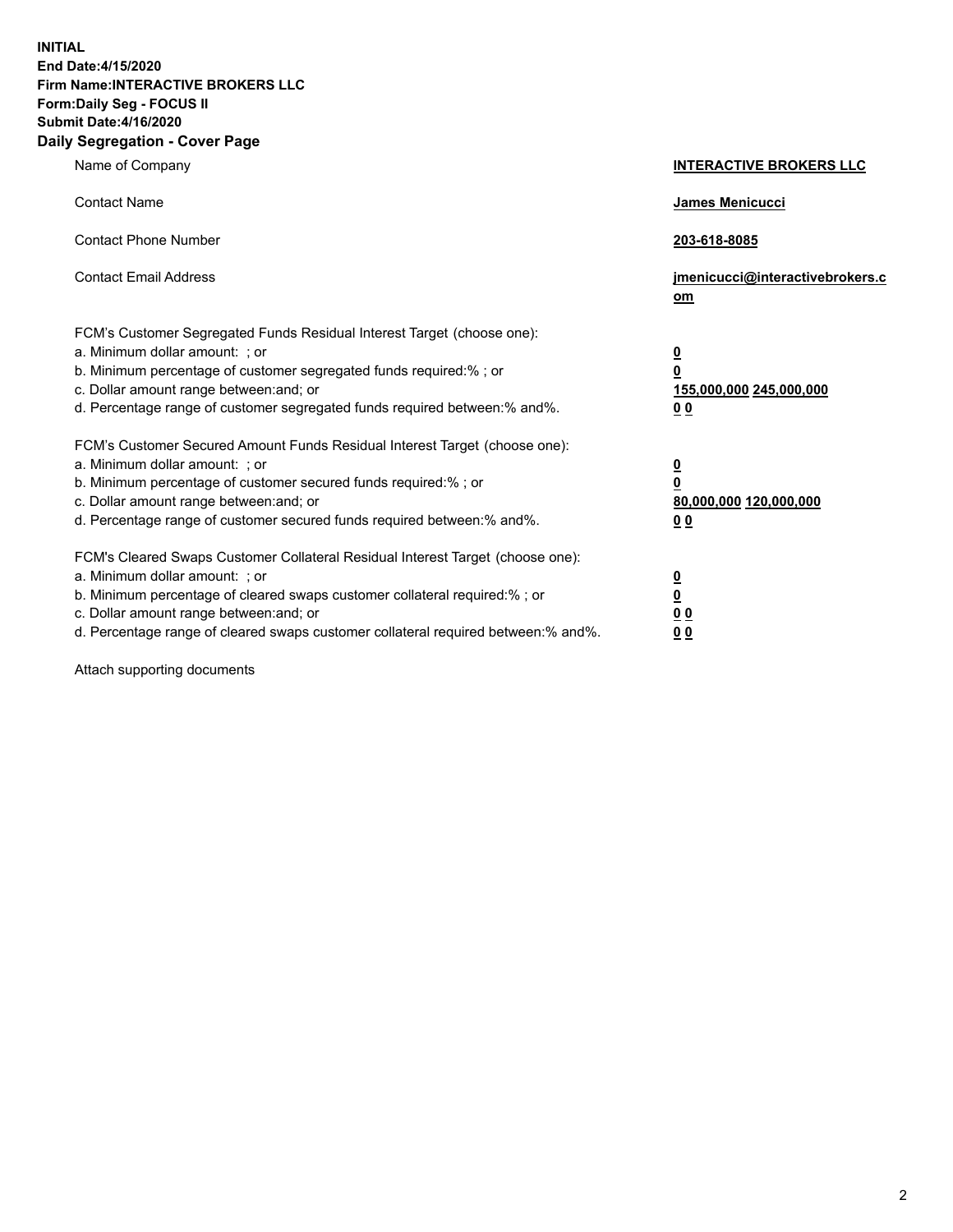**INITIAL End Date:4/15/2020 Firm Name:INTERACTIVE BROKERS LLC Form:Daily Seg - FOCUS II Submit Date:4/16/2020 Daily Segregation - Secured Amounts**

## Foreign Futures and Foreign Options Secured Amounts Amount required to be set aside pursuant to law, rule or regulation of a foreign government or a rule of a self-regulatory organization authorized thereunder **0** [7305] 1. Net ledger balance - Foreign Futures and Foreign Option Trading - All Customers A. Cash **570,142,491** [7315] B. Securities (at market) **0** [7317] 2. Net unrealized profit (loss) in open futures contracts traded on a foreign board of trade **-1,491,216** [7325] 3. Exchange traded options a. Market value of open option contracts purchased on a foreign board of trade **75,496** [7335] b. Market value of open contracts granted (sold) on a foreign board of trade **-239,822** [7337] 4. Net equity (deficit) (add lines 1. 2. and 3.) **568,486,949** [7345] 5. Account liquidating to a deficit and account with a debit balances - gross amount **3,274** [7351] Less: amount offset by customer owned securities **0** [7352] **3,274** [7354] 6. Amount required to be set aside as the secured amount - Net Liquidating Equity Method (add lines 4 and 5) **568,490,223** [7355] 7. Greater of amount required to be set aside pursuant to foreign jurisdiction (above) or line 6. **568,490,223** [7360] FUNDS DEPOSITED IN SEPARATE REGULATION 30.7 ACCOUNTS 1. Cash in banks A. Banks located in the United States **209,720,395** [7500] B. Other banks qualified under Regulation 30.7 **0** [7520] **209,720,395** [7530] 2. Securities A. In safekeeping with banks located in the United States **379,847,200** [7540] B. In safekeeping with other banks qualified under Regulation 30.7 **0** [7560] **379,847,200** [7570] 3. Equities with registered futures commission merchants A. Cash **0** [7580] B. Securities **0** [7590] C. Unrealized gain (loss) on open futures contracts **0** [7600] D. Value of long option contracts **0** [7610] E. Value of short option contracts **0** [7615] **0** [7620] 4. Amounts held by clearing organizations of foreign boards of trade A. Cash **0** [7640] B. Securities **0** [7650] C. Amount due to (from) clearing organization - daily variation **0** [7660] D. Value of long option contracts **0** [7670] E. Value of short option contracts **0** [7675] **0** [7680] 5. Amounts held by members of foreign boards of trade A. Cash **105,518,847** [7700] B. Securities **0** [7710] C. Unrealized gain (loss) on open futures contracts **-280,691** [7720] D. Value of long option contracts **75,496** [7730] E. Value of short option contracts **-239,822** [7735] **105,073,830** [7740] 6. Amounts with other depositories designated by a foreign board of trade **0** [7760] 7. Segregated funds on hand **0** [7765] 8. Total funds in separate section 30.7 accounts **694,641,425** [7770] 9. Excess (deficiency) Set Aside for Secured Amount (subtract line 7 Secured Statement Page 1 from Line 8) **126,151,202** [7380] 10. Management Target Amount for Excess funds in separate section 30.7 accounts **80,000,000** [7780] 11. Excess (deficiency) funds in separate 30.7 accounts over (under) Management Target **46,151,202** [7785]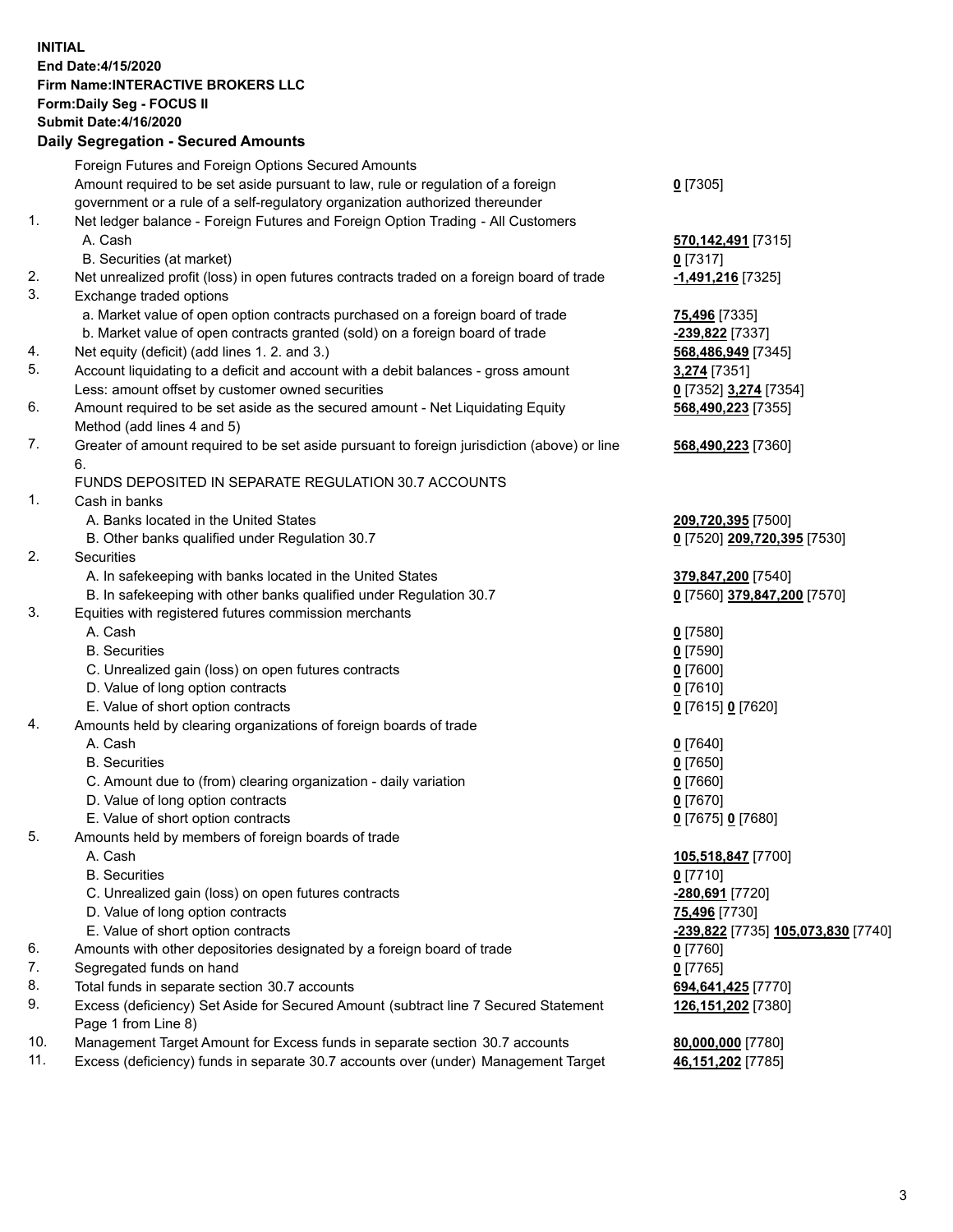**INITIAL End Date:4/15/2020 Firm Name:INTERACTIVE BROKERS LLC Form:Daily Seg - FOCUS II Submit Date:4/16/2020 Daily Segregation - Segregation Statement** SEGREGATION REQUIREMENTS(Section 4d(2) of the CEAct) 1. Net ledger balance A. Cash **6,430,229,679** [7010] B. Securities (at market) **0** [7020] 2. Net unrealized profit (loss) in open futures contracts traded on a contract market **-119,017,845** [7030] 3. Exchange traded options A. Add market value of open option contracts purchased on a contract market **385,994,650** [7032] B. Deduct market value of open option contracts granted (sold) on a contract market **-373,105,393** [7033] 4. Net equity (deficit) (add lines 1, 2 and 3) **6,324,101,091** [7040] 5. Accounts liquidating to a deficit and accounts with debit balances - gross amount **4,997,465** [7045] Less: amount offset by customer securities **0** [7047] **4,997,465** [7050] 6. Amount required to be segregated (add lines 4 and 5) **6,329,098,556** [7060] FUNDS IN SEGREGATED ACCOUNTS 7. Deposited in segregated funds bank accounts A. Cash **2,928,973,537** [7070] B. Securities representing investments of customers' funds (at market) **1,761,313,340** [7080] C. Securities held for particular customers or option customers in lieu of cash (at market) **0** [7090] 8. Margins on deposit with derivatives clearing organizations of contract markets A. Cash **511,907,139** [7100] B. Securities representing investments of customers' funds (at market) **1,334,866,111** [7110] C. Securities held for particular customers or option customers in lieu of cash (at market) **0** [7120] 9. Net settlement from (to) derivatives clearing organizations of contract markets **-4,449,477** [7130] 10. Exchange traded options A. Value of open long option contracts **386,412,637** [7132] B. Value of open short option contracts **-373,557,235** [7133] 11. Net equities with other FCMs A. Net liquidating equity **0** [7140] B. Securities representing investments of customers' funds (at market) **0** [7160] C. Securities held for particular customers or option customers in lieu of cash (at market) **0** [7170] 12. Segregated funds on hand **0** [7150] 13. Total amount in segregation (add lines 7 through 12) **6,545,466,052** [7180] 14. Excess (deficiency) funds in segregation (subtract line 6 from line 13) **216,367,496** [7190] 15. Management Target Amount for Excess funds in segregation **155,000,000** [7194] 16. Excess (deficiency) funds in segregation over (under) Management Target Amount **61,367,496** [7198]

Excess